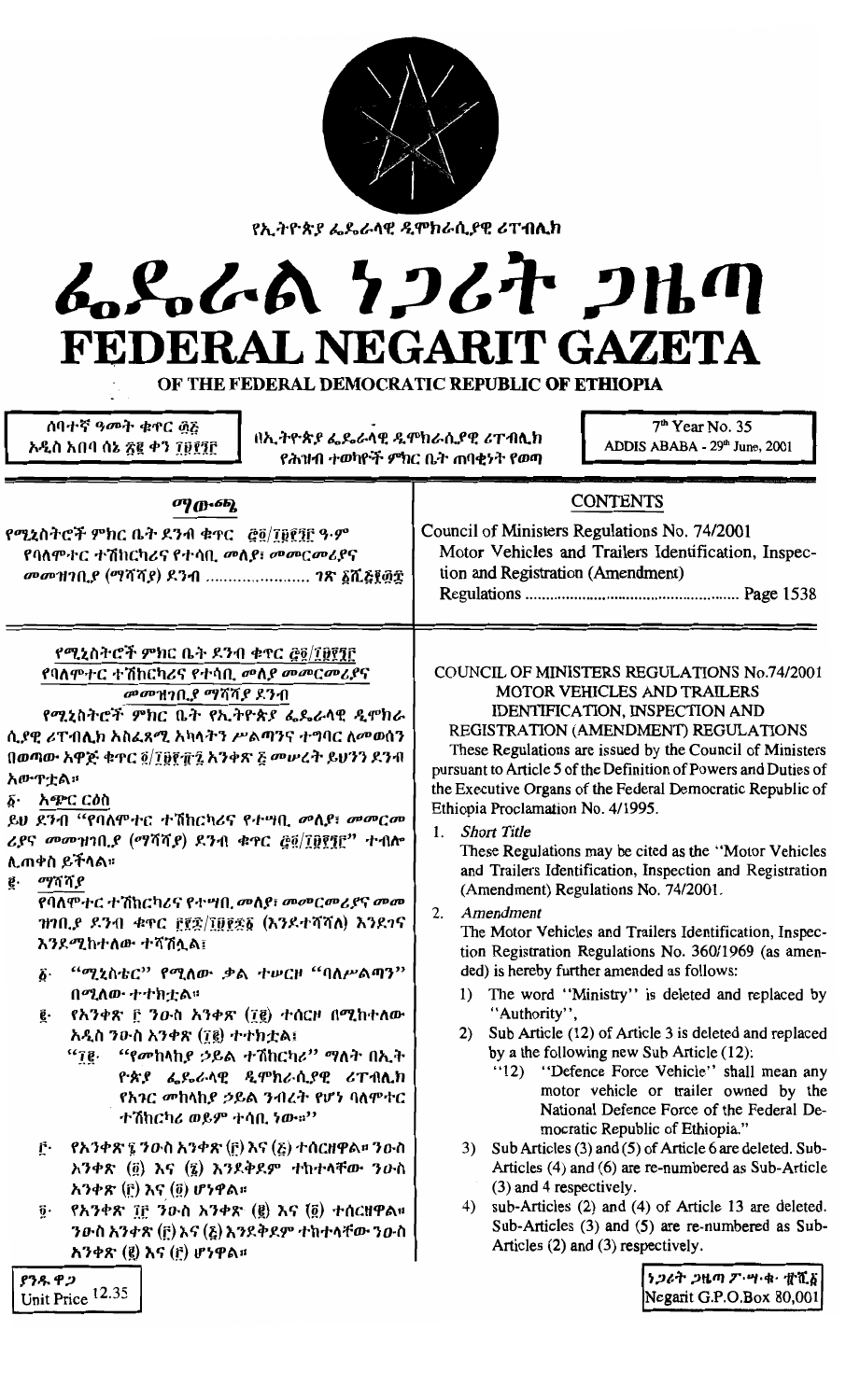- ξ· የአንቀጽ ፳፰ ንውስ አንቀጽ (፬) እና (፯) ተሰርዘዋል፡፡ ንውስ አንቀጽ  $(\xi)$  እና  $(\xi)$  እንደቅደም ተከተላቸው ንውስ አንቀጽ  $(\tilde{g})$  እና  $(\xi)$  ሆነዋል።
- $\overline{\mathbf{z}}$ . ከአንቀጽ ፵፱ ቀጥሎ የሚከተሉት አዲስ አንቀጾች ፶ እና ፶፩ ተጨምረዋል፡፡ የደንቡ አንቀጽ ፶፣ ፶፩፣ እና ፶፪ እንደቅደም ተከተላቸው የ@ ዋF፣ እና ዋ፬ ሆነዋል።
- $``\mathfrak{g}$ . በባለሥልጣኑ ስለሚመዘገቡ ተሽከርካሪዎች

ባለሥልጣኑ፤

- ፩· በአገር አቋራጭ የንግድ የመንገድ ማመሳለሻ ሥራ ሳይ ለሚሥማሩ፤
- ንብረትነታቸው የዲፕሎማቲክ ወይም የዓለም ę. አቀፍና የተራድኦ ድርጅቶች፣ እና
- ንብረትንታቸው የፌጼራል መንግሥት የሆኑ ŕ٠ ባለምተር ተሽከርካሪዎች ዓመታዊ ምዝገባና የቴክኒክ ምርመራ ለማካሔድ፤ አመቺ የሆነ አደረጃጀት ተግባራዊ ያደርጋል።

### "ያδ· ስለ መከላከያ ኃይል ተሽከርካሪ

- ፩· የሀገር መከላከያ ሚኒስቴር በዚህ ደንብ መሠረት ለአ*ገር ለመ*ከላከ*ያ ኃ*ይል ተሽከርካሪ የባለቤትንት መታወቂያ ደብተር፣ የመታወቂያ ሥሴዳ ቁዋር፣ እና የዓመታዊ ተለጣፊ ምልክት እንዲሰተ በባለሥልጣኑ ሊወከል ይችላል።
- $\left( \mathsf{R}\cup\mathsf{R}\right)$  ስታውስ አንቀጽ  $\left( \mathsf{g}\right)$  የተደነገገው እንደተ g. ጠበቀ ሆኖ፤ ለመከላከያ ኃይል ተሽከርካሪ የሚሰጠው የመታወቂያ ሥሴዳ በዚህ ደንብ ሥንጠረዥ "ለ" ከተመለከተው የቀለም ኅብር፣ የፊደል ጣምራ ወይም ምልክቶች የተለየ መሆን አለበት።"
- ፯· ሥንጠረዥ "ሀ" እና "ለ" ተሰርዘው ከዚህ ደንብ *ጋ*ር ተያይዘው በሚገኙት አዲስ ሥንጠረዥ "ሀ" እና  $``\Lambda"$  ተተክተዋል።
- "የሥሴዳ ሥዕላዊ መልክ" በሚል ርዕስ ከዚህ ደንብ Ϋ. የተያያዘው አዲስ ሥንጠረዥ  $2<sub>C</sub>$  $"d"$ ተጨምሯል።

### ደንቡ የሚፀናበት ጊዜ Ĉ٠ ይህ ደንብ በፌዴራል ነጋሪት ጋዜጣ ታትሞ ከወጣበት ቀን ጀምሮ የፀና ይሆናል።

አዲስ አበባ ሰኔ ፳፪ ቀን ፲፱፻፺፫ ዓ.ም.

### መለስ ዜናዊ የኢትዮጵያ ፌዴራላዊ ዲሞክራሲያዊ ሪፐብሊክ ጠቅላይ ሚኒስትር

- Sub-Articles (4) and (6) of Article 28 are deleted.  $5)$ Sub-Articles (5) and (7) are re-numbered as Sub-Articles (4) and (5) respectively.
- 6) The following new Articles 50 and 51 are added and the former Articles 50, 51 and 52 are re-numbered as Articles 52, 53 and 54 respectively.
- "50 Vehicles to be registered by the Authority" The Authority shall follow the favourable organizational set-up to conduct annual registration and technical inspection to motor vehicles:
- engaged in cross-country road transport service;  $1)$
- $2)$ owned by diplomatic missions or international organizations; and
- owned by the Federal Government.  $3)$
- "51 Defence force vehicle
- 1) The Authority may, pursuant to these Regulations, delegate the Minsitry of National Defence, to issue title certificate book, plates, and annual stickers to vehicles owned by the Ministry.
- 2) Without prejudice to the provisions of Sub-Article (1) of this Article, plates issued to the National Defence Force vehicles shall be different from the colour and letter combinations specified on schedule "B" of these Regulations.
- 7. Schedules "'A'' and "B'' are deleted and replaced by new Schedules "A" and "B"
- 8. A new Schedule "C" attached hereto, with a heading "pictorial representation of plate" is added.

### $3.$ **Effective Date**

These Regulations shall enter into force as of the date of their pulication in the Federal Negarit Gazeta.

Done at Addis Ababa, this 29th day of June, 2001.

### MELES ZENAWI PRIME MINISTER OF THE FEDERAL DEMOCRATIC REPUBLIC OF ETHIOPIA

ብርሃንና ሰላም ማተሚያ ድርጅት ታተመ BERHANENA SELAM PRINTING ENTERPRISE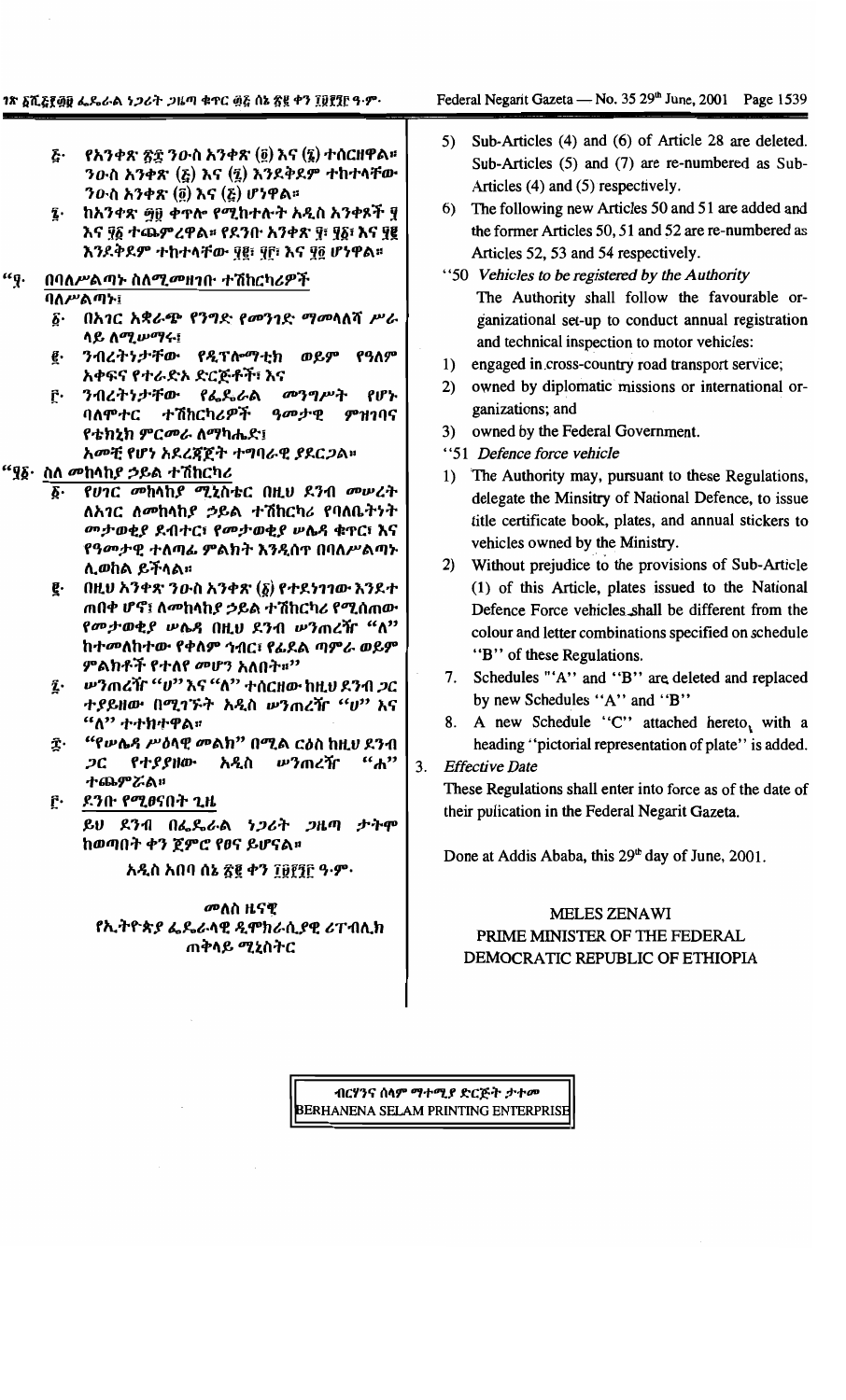# 

# የአገልግሎት ክፍያ

| ተ.ቁ            | የአገልግሎት ዓይነት                  |                                                                                    | ክፍያ                        |                  |
|----------------|-------------------------------|------------------------------------------------------------------------------------|----------------------------|------------------|
| $\mathbf{1}$   | የባለንብረ <i>ትነት መታወቂያ</i> ሲሰተ   |                                                                                    |                            | 4                |
|                | V                             | ለሞተር ሳይክሎች                                                                         | $\vert$ 1 $\vert$          | 5 00             |
|                | Λ.                            | ሌሎች ተሽከርካሪዎች ሁሉ                                                                    |                            | 10 00            |
|                | ሐ                             | ዝርዝር ጉዳዮችን ለማስለወጥ በያንዳንዱ ጉዳይ                                                       | 3                          | $\vert$ 00       |
|                | <b>OD</b>                     | ለባለንብረትንት መታወቂያ ደብተር ግልባጭ ከዋና ክፍያ በተጨማሪ                                            | $\overline{3}$             | 00               |
| $\overline{2}$ |                               | የመታወቂያ ቁጥር ሥሌዳ                                                                     |                            |                  |
|                | $\boldsymbol{\theta}$         | የዕለት ሥሌዳ ሲሰዋ ወይም ሲታደስ                                                              | 15                         | $\vert 00 \vert$ |
|                | 7                             | <i>ነዋሪ ሡሴጻ</i> ሲሰ <b>ተ ወይም እንደ</b> ገና ሲሰተ ለሞተር ሳይክል                                | 8                          | 00               |
|                | ሐ                             | <u>ነዋሪ ሥሌዳ ሲሰተ ወይም እንደገና ሲሰተ ለሌሎች ተሽከርካሪዎች ሁሉ</u>                                  |                            | 10 00            |
|                | <b>OD</b>                     | ተሳሳፊ ሥሌዳ ሲሰዋ ወይም ሲታደስ                                                              | 30                         | $\overline{00}$  |
|                |                               |                                                                                    |                            |                  |
| 3              |                               | ለዓመታዊ የተሽከርካሪ ምርመራ፣ ምዝገባና ተለጣፊ ምልክት ሲሰጥ                                            |                            |                  |
|                | 3.1                           | ለምተር ሳይክሎች                                                                         | 16                         | 00               |
|                | 3.2                           | የነጂውን መቀመጫ ጨምሮ የሚከተለውን የወንበር መጠን ሳሳቸው<br>የግል አውቶምቢሎችና የሕዝብ <i>ማመ</i> ሳለሻ ተሽከርካሪዎች፣ |                            |                  |
|                |                               | ከአምስት የማይበልጥ መቀመጫ ሳሳቸው<br>$\boldsymbol{\theta}$                                    | 41                         | 00               |
|                |                               | በተጨማሪ በመቀመጫ                                                                        | 2 <sup>1</sup>             | 50               |
|                |                               | $h6-44$ መቀመጫ<br>$\Lambda$                                                          |                            | 56 00            |
|                |                               | በተጨማሪ በመቀመጫ                                                                        | 3                          | 00               |
|                |                               | $h45-64$ መቀመጫ<br>ሐ                                                                 | 63                         | 00               |
|                |                               | በተጨማሪ በመቀመጫ                                                                        | 3 <sup>1</sup>             | 00               |
|                |                               | $h65$ መቀመጫ በሳይ<br>ØD                                                               |                            | 70 00            |
|                |                               | በተጨማሪ በመቀመጫ                                                                        | 3                          | 00               |
|                |                               |                                                                                    |                            |                  |
|                | 3.3                           | የሚከተለውን የኩንታል ጭነት መጠን ሳሳቸው ተሽከርካሪዎች                                                | AC                         | 4                |
|                |                               | ከ5-70 ኩንታል<br>U.                                                                   | 46                         | $\vert 00 \vert$ |
|                |                               | በተጨማሪ በኩንታል                                                                        | $\overline{3}$             | 00               |
|                |                               | ከ71-120 ኩንታል<br>Λ.                                                                 | 123 00                     |                  |
|                |                               | በተጨማሪ በኩንታል                                                                        | 2 <sup>1</sup><br>200   00 | 00               |
|                |                               | ከ121 ኩንታል በላይ<br>ሐ                                                                 |                            | 50               |
|                |                               | በተጨማሪ በኩንታል<br>መ ማንኛውም ተሣቢ                                                         |                            | 46 00            |
|                |                               | በተጨማሪ በኩንታል                                                                        | $\mathbf{0}$               | 75               |
|                |                               | ልዩ ልዩ ተንቀሳ ቃሽ መሣሪያ                                                                 | 200   00                   |                  |
|                | 3.4<br>3.5                    | ዝርዝር ጉዳዮችን ለማስለወጥ በእ <i>ያንዳንዱ ጉዳይ</i>                                              |                            | 3 00             |
|                | 3.6                           | ለተለጣፊ የምር <i>መራ</i> ምልክት <i>ግ</i> ልባጭ                                              |                            | 5 00             |
|                | 3.7                           | ለዓመታዊ የምዝገባ ካርድ ግልባጭ                                                               | 8                          | 00               |
|                |                               |                                                                                    |                            |                  |
| 4              |                               | ኦፊሴየል <i>መዝገብን</i> ፣ ሥነዶችንና ዝርዝሮችን ለማየት                                            |                            |                  |
|                | $\boldsymbol{\upsilon}$       | አፊሴየል መዝገብን፣ ሥነዶችንና ዝርዝሮችን ለመመልከት                                                  | 3                          | $00\,$           |
|                | Λ.                            | አፊሴየል መዝገብ ወይም በሥነዶች ውስተ የሚገኝ የሪኮርድ ግልባጭ<br>ለመቀበል በአንድ <i>ገ</i> ጽ፣                 | 5                          | $00\,$           |
|                | ለኦፊሴየል ዝርዝር ግልባጭ በአንድ ገጽ<br>ሐ |                                                                                    |                            | 3 00             |

 $\overline{a}$  ,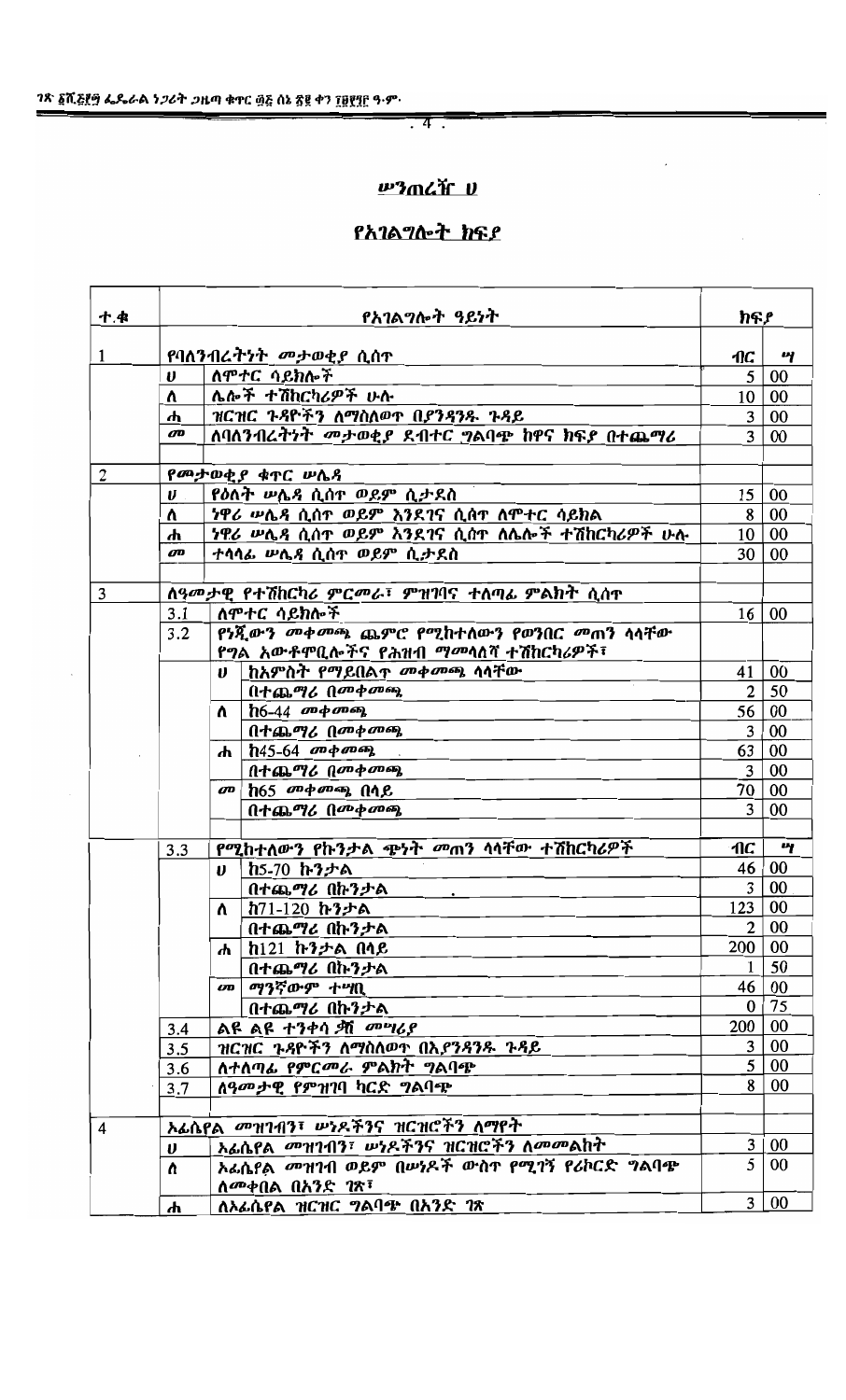# **SCHEDULEA A FEES AND CHARGES**

| N.0            | <b>TYPE OF SERVICES</b>         |                                                                 | <b>CHARGE</b>  |       |
|----------------|---------------------------------|-----------------------------------------------------------------|----------------|-------|
| 1              | Issue of Title Certificate Book |                                                                 | Birr           | Cents |
|                | A                               | Motor Cycle                                                     | 5              | 00    |
|                | $\bf{B}$                        | All Other Vehicles                                              | 10             | 00    |
|                | C                               | Change of Particulars per item                                  | $\overline{3}$ | 00    |
|                | D                               | Duplicate Title Certificate Book Original Amount plus           | 3              | 00    |
| $\overline{2}$ |                                 | <b>Identification Number Plates</b>                             |                |       |
|                | A                               | Issue or Renewal of Temporary Plates                            | 15             | 00    |
|                | B                               | Issue or Re-issue of Permanent Plates for Motor Cycles          | 8              | 00    |
|                | $\mathbf C$                     | Issue or Re-issue of Permanent Plates for all other Vehicles    | 10             | 00    |
|                | D                               | Issue or Renewal of Transferable Plates                         | 30             | 00    |
|                |                                 |                                                                 |                |       |
| 3              | Certificate                     | Annual Vehicle Inspection, Registration and Issue of Inspection |                |       |
|                | 3.1                             | Motor Cycles                                                    | 16             | 00    |
|                | 3.2                             | Private Motor Cars and Public Service Vehicles with the         |                |       |
|                |                                 | following seating capacity including driver's seat              |                |       |
|                |                                 | At most 5 seats<br>$\mathbf{A}$                                 | 41             | 00    |
|                |                                 | Plus per seat                                                   | $\overline{2}$ | 50    |
|                |                                 | 6-44 seats<br>$\bf{B}$                                          | 56             | 00    |
|                |                                 | Plus per seat                                                   | 3              | 00    |
|                |                                 | 45-64 seats<br>$\mathbf{C}$                                     | 63             | 00    |
|                |                                 | Plus per seat                                                   | 3              | 00    |
|                |                                 | Above 65 seats<br>D                                             | 70             | 00    |
|                |                                 | Plus per seat                                                   | 3              | 00    |
|                | 3.3                             | Trucks with the following load capacity                         | Birr           | Cents |
|                |                                 | 5 to 70 quintals<br>A                                           | 46             | 00    |
|                |                                 | Plus per quintal                                                | 3              | 00    |
|                |                                 | B<br>71-120 quintals.                                           | 123            | 00    |
|                |                                 | Plus per quintal                                                | 2              | 00    |
|                |                                 | Above 121 quintals<br>$\mathbf C$                               | 200            | 00    |
|                |                                 | Plus per quintal                                                |                | 50    |
|                |                                 | Any trailer<br>D                                                | 46             | 00    |
|                |                                 | Plus per quintal                                                | $\bf{0}$       | 75    |
|                | 3.4                             | Special Mobile Equipment                                        | 200            | 00    |
|                | 3.5                             | Change of Particular Per Item                                   | 3              | 00    |
|                | 3.6                             | Duplicate of Inspection Certificate                             | 5              | 00    |
|                | 3.7                             | Duplicate of Annual Registration                                | 8              | 00    |
| 4              |                                 | Public Use of Official Register, Records and Lists              |                |       |
|                | A                               | Inspection of Official Register, Record and Lists               | 3              | 00    |
|                | $\bf{B}$                        | Certified Copy of any document or part thereof contained in     | 5              | 00    |
|                |                                 | the Official Register or Records per page                       |                |       |
|                | C                               | Copy of Official lists Per Page                                 | $\overline{3}$ | 00    |
|                |                                 |                                                                 |                |       |
|                |                                 |                                                                 |                |       |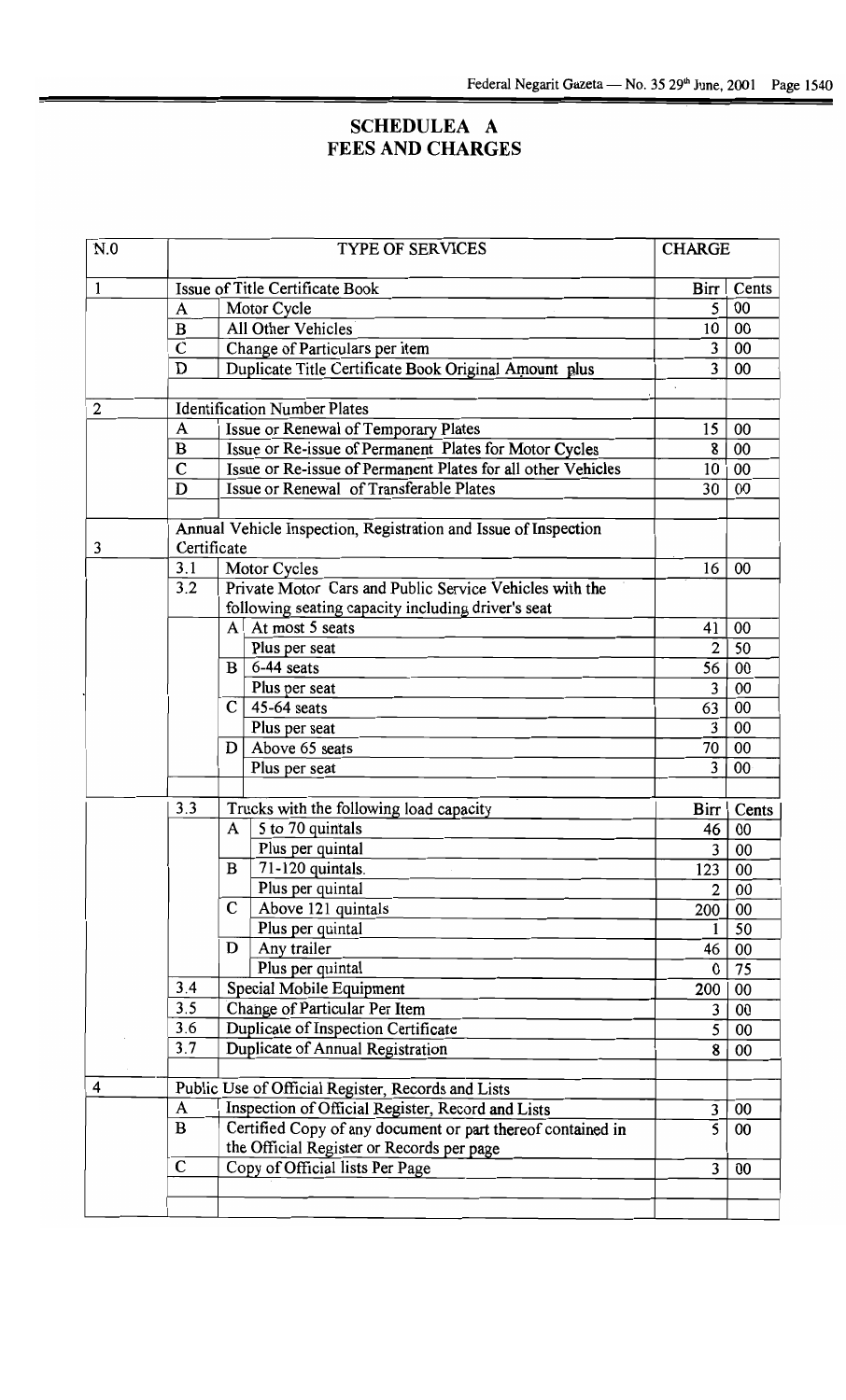### SCHEDULEA A FEES AND CHARGE

| N.0          | <b>TYPE OF SERVICES</b>         |                                                                                       |                | <b>CHARGE</b> |  |
|--------------|---------------------------------|---------------------------------------------------------------------------------------|----------------|---------------|--|
| $\mathbf{1}$ | Issue of Title Certificate Book |                                                                                       | Birr           | Cents         |  |
|              | A                               | Motor Cycle                                                                           | 5              | 00            |  |
|              | $\bf{B}$                        | All Other Vehicles                                                                    | 10             | 00            |  |
|              | $\mathbf C$                     | Change of Particulars per item                                                        | 3              | 00            |  |
|              | D                               | Duplicate Title Certificate Book Original Amount plus                                 | 3              | 00            |  |
|              |                                 |                                                                                       |                |               |  |
| $\mathbf{2}$ |                                 | <b>Identification Number Plates</b>                                                   |                |               |  |
|              | A                               | Issue or Renewal of Temporary Plates                                                  | 15             | 00            |  |
|              | $\bf{B}$                        | Issue or Re-issue of Permanent Plates for Motor Cycles                                | 8              | 00            |  |
|              | $\mathbf C$                     | Issue or Re-issue of Permanent Plates for all other Vehicles                          | 10             | 00            |  |
|              | D                               | Issue or Renewal of Transferable Plates                                               | 30             | 00            |  |
|              |                                 |                                                                                       |                |               |  |
|              | Certificate                     | Annual Vehicle Inspection, Registration and Issue of Inspection                       |                |               |  |
| 3            |                                 |                                                                                       | 16             | 00            |  |
|              | 3.1                             | Motor Cycles<br>Private Motor Cars and Public Service Vehicles with the               |                |               |  |
|              | 3.2                             |                                                                                       |                |               |  |
|              |                                 | following seating capacity including driver's seat<br>At most 5 seats<br>$\mathbf{A}$ | 41             | 00            |  |
|              |                                 |                                                                                       | 2              | 50            |  |
|              |                                 | Plus per seat<br>6-44 seats<br>$\mathbf{B}$                                           | 56             | 00            |  |
|              |                                 |                                                                                       | 3              | 00            |  |
|              |                                 | Plus per seat<br>45-64 seats<br>$\mathbf{C}$                                          | 63             | 00            |  |
|              |                                 |                                                                                       | 3              | 00            |  |
|              |                                 | Plus per seat<br>Above 65 seats                                                       | 70             | 00            |  |
|              |                                 | D                                                                                     | 3              | 00            |  |
|              |                                 | Plus per seat                                                                         |                |               |  |
|              | 3.3                             | Trucks with the following load capacity                                               | Birr           | Cents         |  |
|              |                                 | 5 to 70 quintals<br>$\mathbf{A}$                                                      | 46             | 00            |  |
|              |                                 | Plus per quintal                                                                      | 3              | 00            |  |
|              |                                 | 71-120 quintals.<br>B                                                                 | 123            | 00            |  |
|              |                                 | Plus per quintal                                                                      | $\overline{2}$ | 00            |  |
|              |                                 | $\mathbf C$<br>Above 121 quintals                                                     | 200            | 00            |  |
|              |                                 | Plus per quintal                                                                      |                | 50            |  |
|              |                                 | Any trailer<br>D                                                                      | 46             | 00            |  |
|              |                                 | Plus per quintal                                                                      | $\mathbf 0$    | 75            |  |
|              | 3.4                             | Special Mobile Equipment                                                              | 200            | 00            |  |
|              | 3.5                             | Change of Particular Per Item                                                         | 3              | 00            |  |
|              | 3.6                             | Duplicate of Inspection Certificate                                                   | 5              | 00            |  |
|              | 3.7                             | Duplicate of Annual Registration                                                      | 8              | 00            |  |
|              |                                 |                                                                                       |                |               |  |
| 4            |                                 | Public Use of Official Register, Records and Lists                                    |                |               |  |
|              | A                               | Inspection of Official Register, Record and Lists                                     | 3              | 00            |  |
|              | $\bf{B}$                        | Certified Copy of any document or part thereof contained in                           | 5              | 00            |  |
|              |                                 | the Official Register or Records per page                                             |                |               |  |
|              | $\mathsf{C}$                    | Copy of Official lists Per Page                                                       | 3              | 00            |  |
|              |                                 |                                                                                       |                |               |  |
|              |                                 |                                                                                       |                |               |  |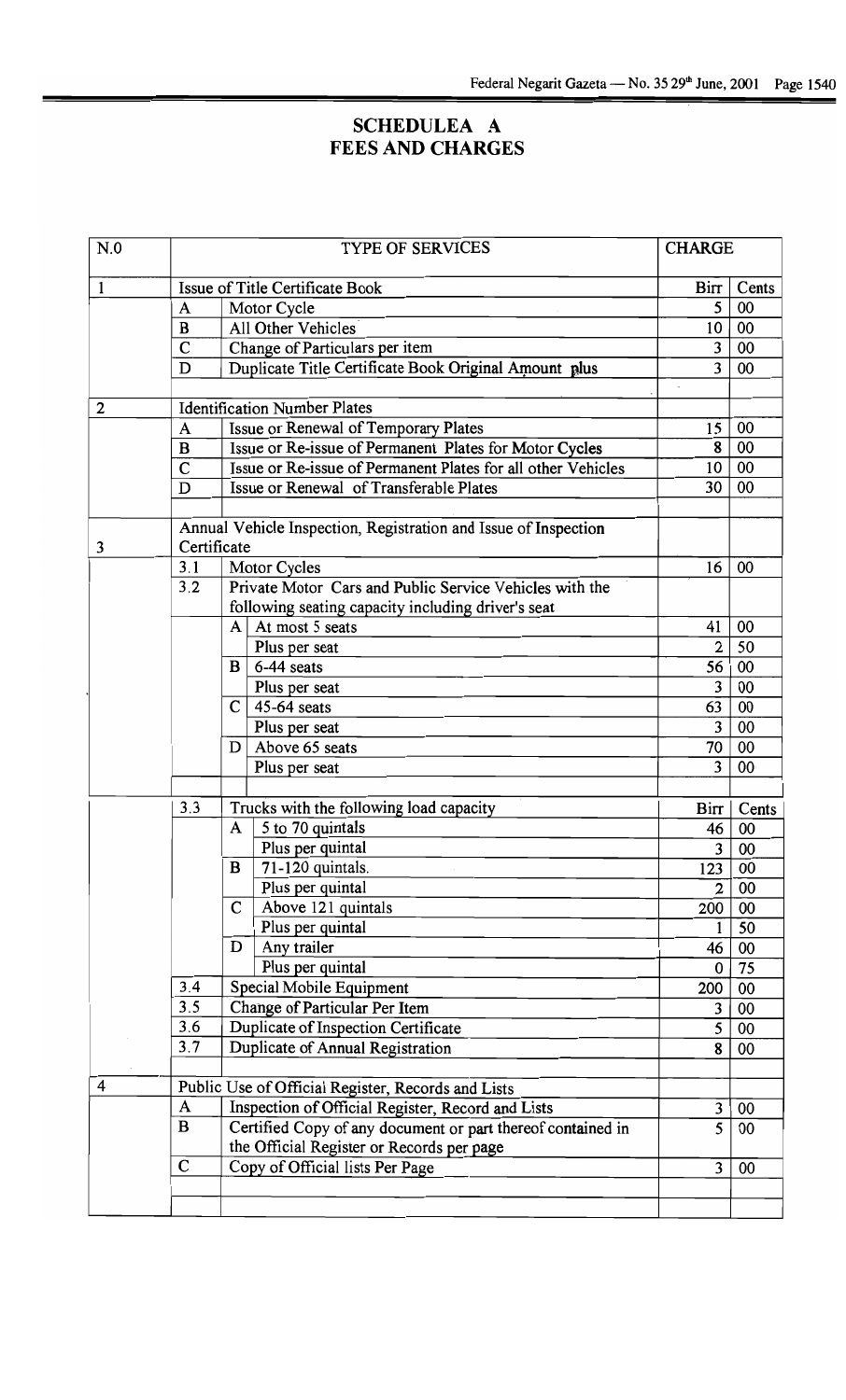*ሥን*ጠረዥ "ሰ"

### የባለሞተር ተሽከርካሪና ተሳቢ መታወቂያ **ሥሌዳ ዓይነቶችና ምልክቶች**

በመታወቂያ ሥሌዳዎች ላይ ያለው የቀለም ኅብር ሥሌዳዎቹ የተለጠፋባቸውን ተሽከርካሪዎች ባለንብረትና የተሰማሩበትን የሥራ መስክ ያመለክታል። የቀለም ሕብሩና ትርጉሙ ከዚህ በታች እንደተመለከተው ይሆናል።

 $1.$ የ*ታክ*ሲ ሥሌ*ጻ* ቀለ**ም** ኅብር

> ነጭ መደብ ከቀይ *L*ደላትና ቁዋሮች ጋር በግራ ክንፍ በኩል በቀይ ክብ *ውስ*ዋ "1" ቁጥር መለያ የተጻፌበት $I$

የቤት ሥሌዳ ቀለም ኅብር

 $2.$ 

### ትርጉም

በታክሲ ትራንስፖርት አገልፃ ሎት ሥራ ላይ ለተሰማሩ ባለ ሞተር ተሽከርካሪዎች **የሚ**ሰዋ<sub>ፓ</sub>

### ትርጉም

ለቤት ወይም ለቤተሰብ $_{\texttt{I}}$  አገል ነ<del>ጭ</del> መደብ ከደማቅ ሰማ*ያ*ዊ *ሬ*ደላ ትና ቁተሮች *ጋ*ር በ**ግ**ራ ክንፍ ሎት እንዲውሉ ለተመዘገቡ ተሽ በኩል በሰማያዊ ክብ ውስዋ "2" ከርካሪዎች የሚሰዋ $_{\rm T}$ ቁዋር መለያ የተጻልበት $_{\rm I}$ 

የንግድ ሥሌዳ የቀለም ኅብር  $3.$ 

> *ነጭ መደብ ከደግቅ እረንጓዴ ፊ*ደላ ትና ቁተሮች *ጋ*ር በግራ ክንፍ በኩል በአረን3ዴ ክብ ውስዋ "3" ቁዋር መለያ የተጻራበት ፣

### <u>የመንግሥት ሠሌዳ የቀስም ኅብር</u>  $4.$

ነ<del>ጭ</del> መደብ ከተቁር *ሬ*ደላትና ቁተሮች *ጋ*ር በግራ ክንፍ በኩል በተቀር ክብ ውስ**ኖ "4" ቁ**ዋር መለያ የተጻፌበት<sub>፣</sub>

በንግድ የመንገድ **ግ**መሳለሻ ለተ**መ**ዘገቡ ወይም በጉዞ ውክልና ራቃድ ለሚከራዩ ተሽከርካሪዎች የ**ሚ**ሰዋ I

### ትርጉም

ትርጉም

ከመከላከያ ኃይል በስተቀር ንብረትነታ ቸው በንግድ ሥራ ላይ ያልተሰማሩ የፌዴራል ወይም የክልል መንግሥት መሥሪያ ቤቶች ለሆኑት ተሽከርካሪዎች የሚሰ<sub>ን፣</sub>

የሃይማኖት ደርጅቶችና የማህበራት  $5<sub>1</sub>$ <u> ሥሴዳ ቀስም ኅብር</u>

### <u>ትርጉም</u>

ለሃይማኖት ድርጅቶች<sub>፤</sub> ለቀይ መስቀል ነጭ መደብ ከብርትኳንግ ነጋዴ ላልሆኑ ግህበራትና ለመሳሰሉት ራደላትና ቁ**ተ**ሮች *ጋ*ር በግራ ክንፍ በኩል ብርትኳንግ ክብ ውስጥ ተቋማት አገልግሎት እንዲውሱ "5"ቁጥር መለያ የተፃፌበት፣ ለተመዘገቡ ተሽከርካሪዎች የሚሰዋ $_{\rm I}$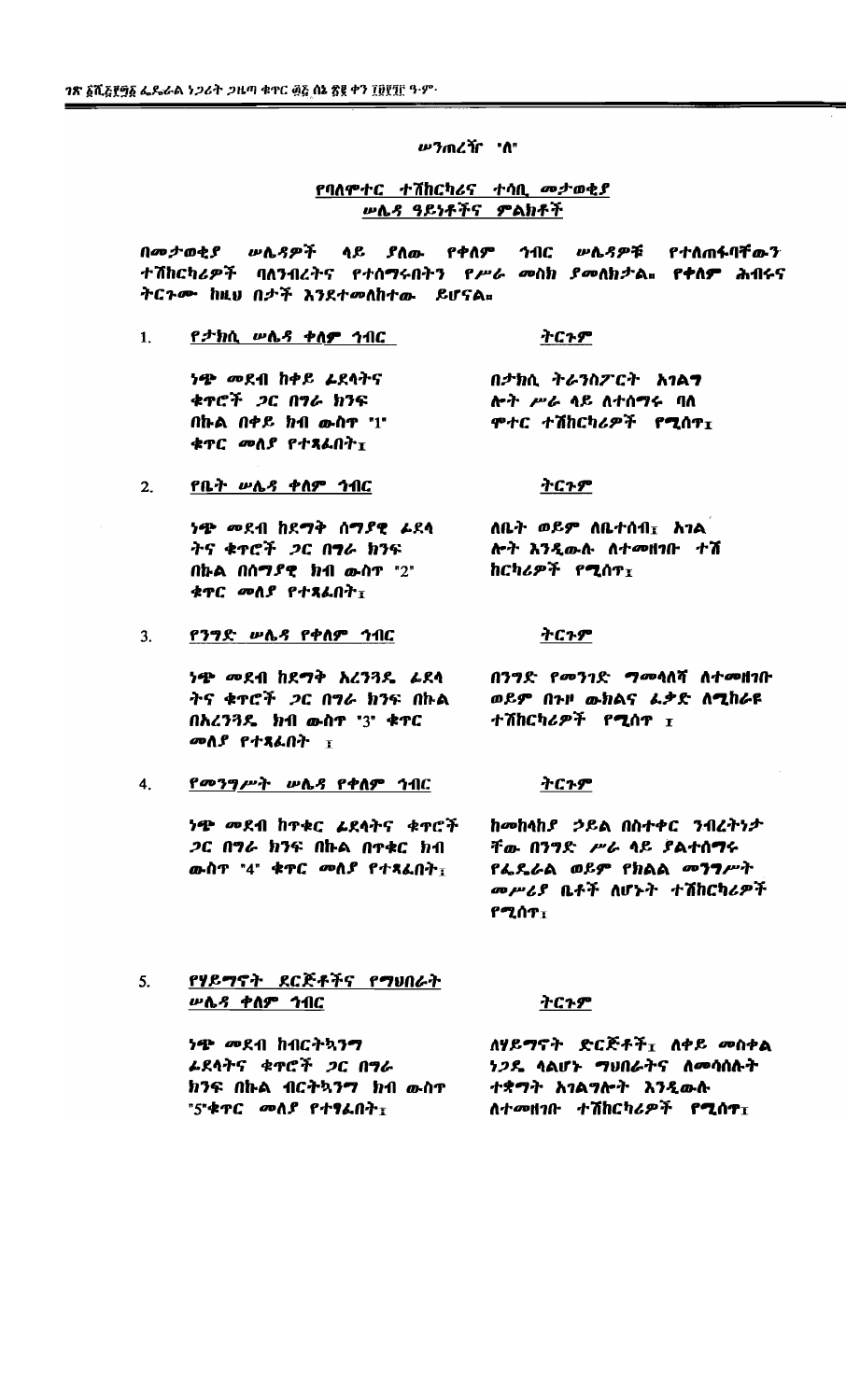### SCHEDULE B

## Motor Vehicle And Trailer Identification Plate, Types and Symbols

Colour combinations used on plates shall identify the ownership and use of the vehicles. The following colour combinations shall have meaning prescribed below.

1. TAXI PLATE COLOUR COMBINATION White ground with red letters and numerals with code number "1" in a red circle on the left hand side.

### MEANING

Issued to vehicles engaged in taxi transport service.

### 2. PRIVATE PLATE COLOUR COMBINATION MEANING

White ground with dark blue letters and numerals with code number "2" in a blue circle on the left hand side.

### 3. COMMERCIAL PLATE COLOUR COMBINATION MEANING

White ground with dark green letters and numerals with code number "3" in a green circle on the left hand side.

### 4. GOVERNMENT PLATE COLOUR COMBINATION

White ground with black letters and numerals with code number " 4" in a black circle on. the left hand side.

## 5. RELIGIOUS & CIVIC SOCIETIES PLATE COLOUR COMBINATION MEANING

White ground with orange letters and nuemerals with code number "5" in an orange circle on the left hand side.

Issued to private motor cars used for personal and family purposes.

Issued to vehicles, registered for commercial road transport use and car hire operating licence.

### MEANING

With the exception of the National Defence Forces issued to vehicles on by the Federal or Regional Government Agencies engaged in commerce. not

Issued to motor vehicless owned by Red cross, religious societies, non business associations and similar other institutions.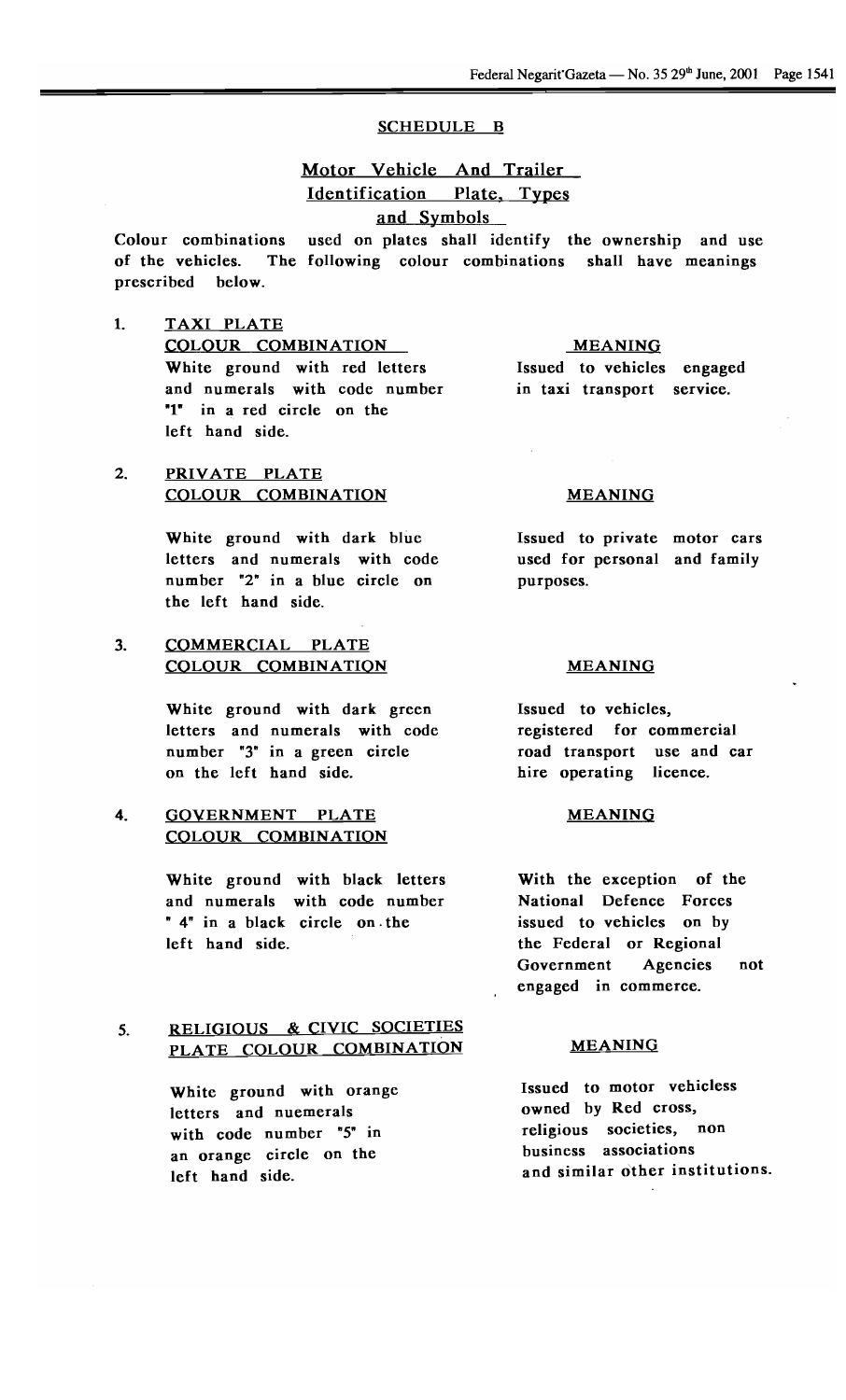- የጊዚያዊ ሥሌ*ዳ* የቀስም ኅብር  $6<sup>1</sup>$ 
	- $\boldsymbol{\theta}$ . *ቁጥሮች ጋር በግራ ክን*ፍ በኩል "የዕለት" የሚል ጽሑፍ የሚገኝበት $\overline{1}$
	- *ነጭ መ*ደብ ከደብዛዛ  $\mathbf{a}$ ሰማያዊ ፊደላትና ቁዋሮች ጋር በግራ ክንፍ በኩል "ተሳሳራ" የ**ሚል ጽ**ሑፍ የሚገኝበት<sub>፤</sub>
- የልዩ ተንቀሳቃሽ *መግሪያዎች*  $7<sub>1</sub>$ <u> ሥሌ*ጻ* ቀ</u>ስም ኅ<u>ብር</u>

*ነጭ መ*ደብ ከቀይ *ኔ*ደሳትና ቁዋሮች *ጋ*ር በ<mark>ግራ ክን</mark>ፍ በኩል "ልዩተ" የሚል ጽሑፍ የሚገኝበት፣

- 8. የፖሊስ ሥሌዳ የቀለም ኅብር በብጫ መደብ ከዋቀር ፊደላትና ቁዋሮች *ጋ*ር በግራ ክንፍ በኩል 'ፖሊስ' የሚል ጽሑፍ የሚገኝበት፣
- <u>የኤምባሲዎች $_{\texttt{I}}$ የአለም አቀፍና የእርዳታ</u> 9. ሰ<del>ዌ</del> ድርጅቶች ሥሌ*ጻ* የቀለም ኅብር
	- $\boldsymbol{\theta}$ . *ነጭ መ*ደብ ከደብዛዛ ሰ**ማ**ያዊ ራደላትና ቁዋሮች *ጋ*ር በ**ግ**ራና ቀኝ ክንፍ ቢጫ ቀለም ላይ **"ኮዲ"** $_1$  **'የ***ተመ***"** $_1$  **"UN" እና** "CD" **PLA The PLITAT**
	- $\mathbf{a}$ *ነጭ መ*ደብ ከደብዛዛ ሰ**ማ**ያዊ ራደላትና ቁ**ተ**ሮች *ጋ*ር በግራና ቀኝ ክንፍ 'የተመ' እና "UN" የ**ሚል ጽ**ሑፍ የሚገኝበት<sub>፣</sub>
	- *ነጭ መ*ደብ ከደብዛዛ *እረንጓ*ዱ ሐ. በአፍሪካ አንድነት ድር*ጅት መ*/ቤት  $\boldsymbol{\boldsymbol{\boldsymbol{\boldsymbol{h}}}}$ ራደላትና ቁዋሮች *ጋ*ር በግራና ቀኝ ክንፍ ቢጫ ቀለም ላይ 'ኮዲ' $_{\rm I}$ 'አአድ"1 'OAU' እና "CD" የ**ጊ**ል ጽሑፍ የ**ሚ**ገኝበት<sub>፤</sub>

ትርጉም

- ተሽከርካሪ ወይም ተሳቢ በጊዜያዊነት የሚሰዋτ
	- ለማንኛውም አይነት ባለ ምተር  $\mathbf{a}$ ተሽከርካሪ ወይም ተሳቢ ለፍተሻ ከወደብና ከጉምሩክ ለማስወጣትና ለማስገባት ሽያጭ ቦታ ለማድረ ስና ለመሳሰሉት በጊዜያዊነት የሚሰዋ<sub>፤</sub>

### ትርጉም

ለማንኛውም ልዩ ተንቀሳቃሽ *መግሪ*ያ የሚሰ $\bm{r_{\texttt{I}}}$ 

ትርጉም ንብረትንታቸው የፖሊስ ለሆኑ ተሽ ከርካሪዎች የሚሰዋ፣

### <u>ትርጉም</u>

- **ህ. በተባበሩት መንግስታት መ/ቤት** ውስዋ የዲፕሎማቲክ መብት ሳሳቸው ባለስልጣኖች ተሽከርካሪዎች **β***ZΛT*τ
	- ለ. ለተባበሩት መንግ*ሥታት መሥሪ*ያ ቤት ወይም ለመሥሪያ ቤቱ አባላት ተሽከርከሪዎች የሚሰዋ<sub>ፓ</sub>
		- ውስዋ የዲፕሎ**ግ**ቲክ መብት ሳሳቸው ባለስልማኖች ተሽከርካሪዎች የሚሰዎ<sub>፤</sub>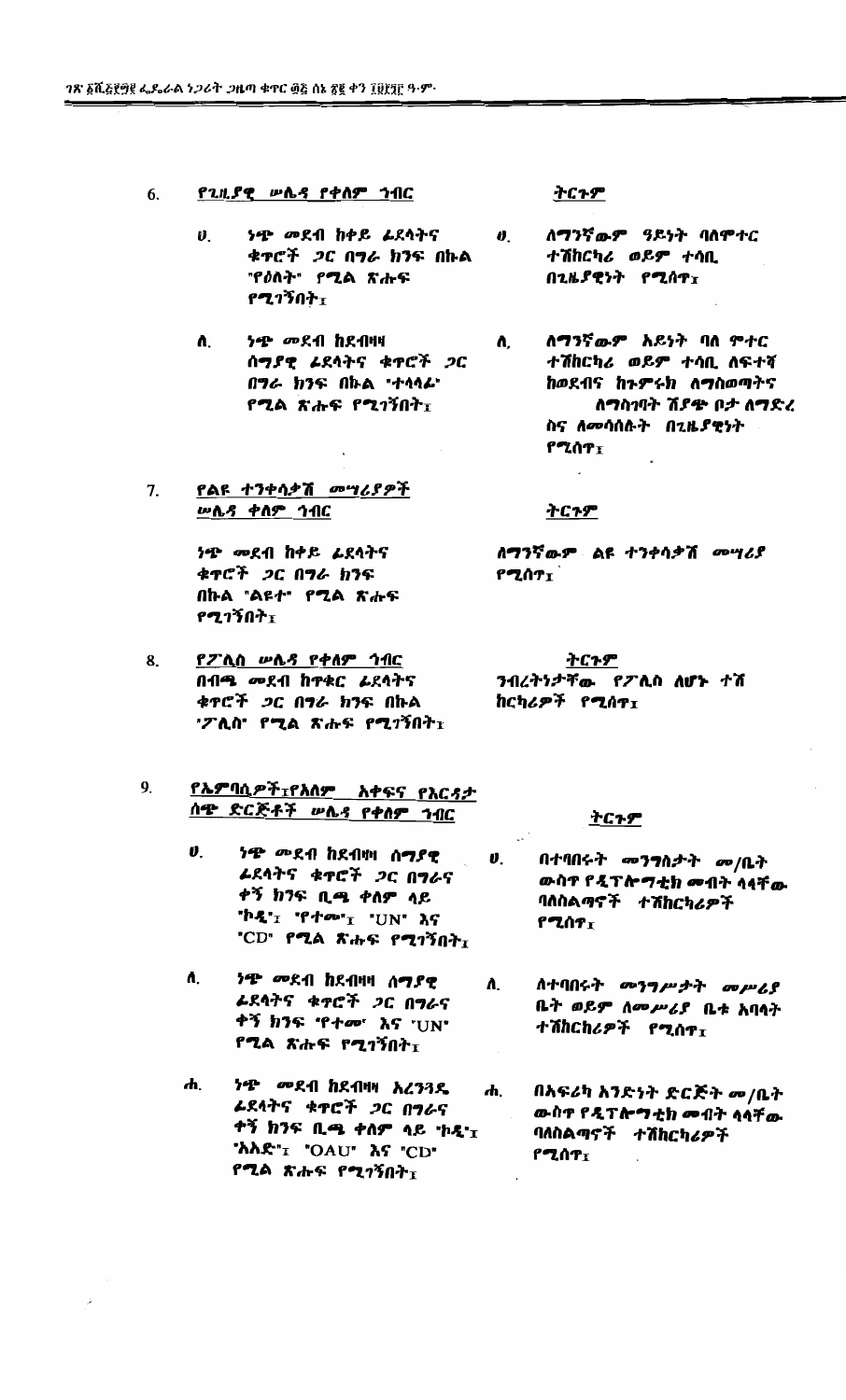### 6. TEMPORARY PLATE COLOUR **COMBINATION**

- A. White ground with red letters and numerals with the legend "Pon<sup>7</sup>" on the left hand side.
- B. White ground with light blue letters. and numerals with the legend " $\uparrow$   $\uparrow$   $\uparrow$   $\uparrow$   $\uparrow$   $\uparrow$   $\uparrow$ the left hand side.

### 7. SPECIAL MOBILE EQUIPMENT PLATE COLOUR COMBINATION

White ground with red letters and numerals with legend " $\triangle$ f+" on the left hand side.

8. POLICE PLATE COLOUR **COMBINATION** 

> Yellow ground with black letters and numerals with the legend **"Thu"** on the left hand side.

# 9. EMBASSY. INTERNATIONAL <u>ong (Mg (mg) Tions And</u> ORGANIZATIONS AND AID<br>PLATE COLOUR COMBINATION

- A. White ground with light blue letters and numerals with letter combination "h2", "P+o", "UN" and "CD" on yellow stripes on the left and right handside.
- B. White ground with light blue letters and numerals with letter combination "" "" and "UN" on the left and right hand sides.
- C. White ground with light green letters and numerals with letter combination "h2", "hh£", "OAU" and "CD" on the left and right hand sides.

### MEANING

Issued to:-

- A. any motor vehicle or trailer for temporary use.
- B. to any motor vehicle or trailer for the purpose of testing, customs clearance, transfering to display area and the like for temporary use.

### MEANING

Issued to any special mobile equipment.

### MEANING

Issued to vehicles owne by the police.

### MEANING

- Issued to:- A. Vehicles of "UN Personnel with diplomatic stat
- B. Vehicles owned by "UN" and the personnel thereof.
- C. Vehicles of OAU personnel with diplomatic status.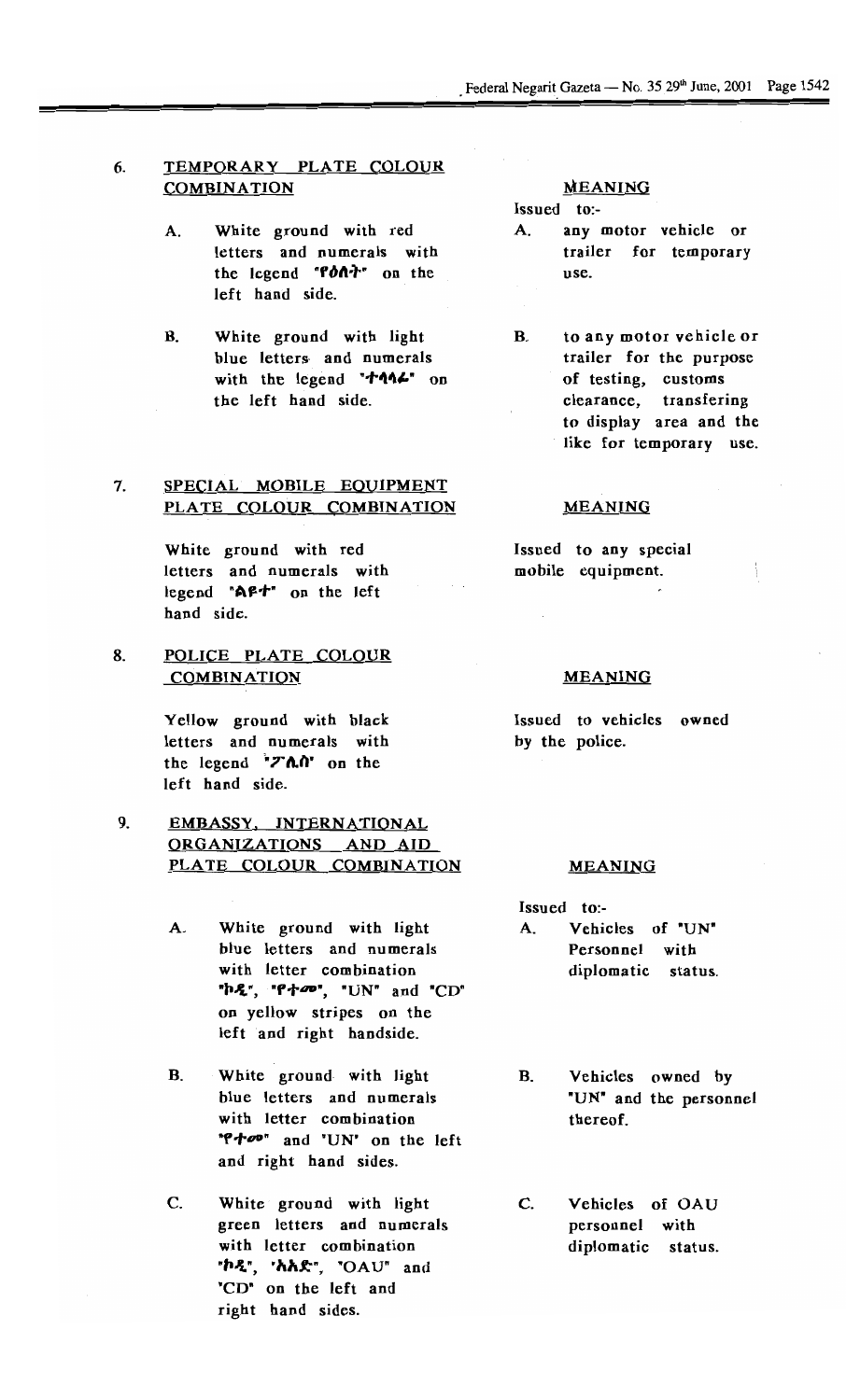- የሚል ጽሑፍ የሚገኝበት $_{\rm I}$
- *ሡ. ለዲፕሎግቲክ ሙ*ልአክተኞች ነ<del>ዋ</del> መደብ ከተቁር *レ*ደሳትና **w**. ቁዋሮች ጋር በመሃልና ቀኝ ክንፍ ተሽከርካሪዎች የ**ሚ**ሰዋ<sub>፤</sub> በቢ**ሜ ተስም ላይ 'ኮዲ' እና 'CD'**  $f$ ሚል ጽሑፍ የሚገኝበት $I$
- ረ. በተራድኦ ድርጅት *መሥሪ*ያ ቤት <del>ነጭ</del> መደብ ከብርቱካን**ግ**  $\mathcal{L}_{\cdot}$ ራደሳትና ቁዋሮች *ጋ*ር በ**ግ**ራና ውስኖ የዲፕሎ**ግ**ቲክ መብት ሳሳቸው ቀኝ ክንፍ 'ኮዲ' እና 'CD' ባለሥልማኖች ተሽከርካሪዎች **የሚሰ**ዎτ የ**ጊል ጽ**ሑፍ የሚገኝበት<sub>፤</sub>

ተሽከርካሪዎች የሚሰዋ፤

Λ. ተሽከርካሪዎች የሚሰዋ $_{\rm I}$ 

# 10. <u>በሥሌዳዎች ላይ የሚታዩ የራደል ማምራዎች</u>

 $\sqrt{2}$ 

### የሚከተሉት የራደል ማ*ኖራ ያ*ለባቸው ሥሌ*ጻዎች* የተለጠፉባቸው ተሽከርካሪዎች የተመዘገቡበትን ብሔራዊ ክልላዊ መስተጻድር ሠሌና ያመለክታል።

|                                    | <u>የራደል ጣምራዎች</u> | <u>ክልል መስተጻድር</u>         |
|------------------------------------|-------------------|---------------------------|
| 1. አአ AA                           |                   | የአዲስ አበባ መስተጻድር           |
| 2. $\lambda$ <sup>4</sup> AF       |                   | የአፋር ክልል                  |
| 3. <b><math>\lambda</math>7</b> AM |                   | <i>የአግራ ክ</i> ልል          |
| 4. <b><i>A<sub>2</sub></i></b> BG  |                   | የቤንሻንጉል <i>ጉምዝ</i> ክልል    |
| 5. <b><i>k</i></b> DR              |                   | የድሬጻዋ መስተጻድር              |
| 6. $29^{\circ}$ GM                 |                   | <i>የጋም</i> ቤሳ ክልል         |
| 7. ሐሪ HA                           |                   | <i>የሐረሪ ሕዝ</i> ብ ክልል      |
| 8. <b>M.</b> OR                    |                   | የአሮሚያ ክልል                 |
| 9. ሱ <b>ግ</b> SM                   |                   | የሱ <b>ግሌ ክ</b> ልል         |
| 10. ደሕ SP                          |                   | <i>የደ</i> ቡብ ብ/ብ/ሕዝቦች ክልል |
| 11. <b>ትግ</b> ፐG                   |                   | የትግራይ ክልል                 |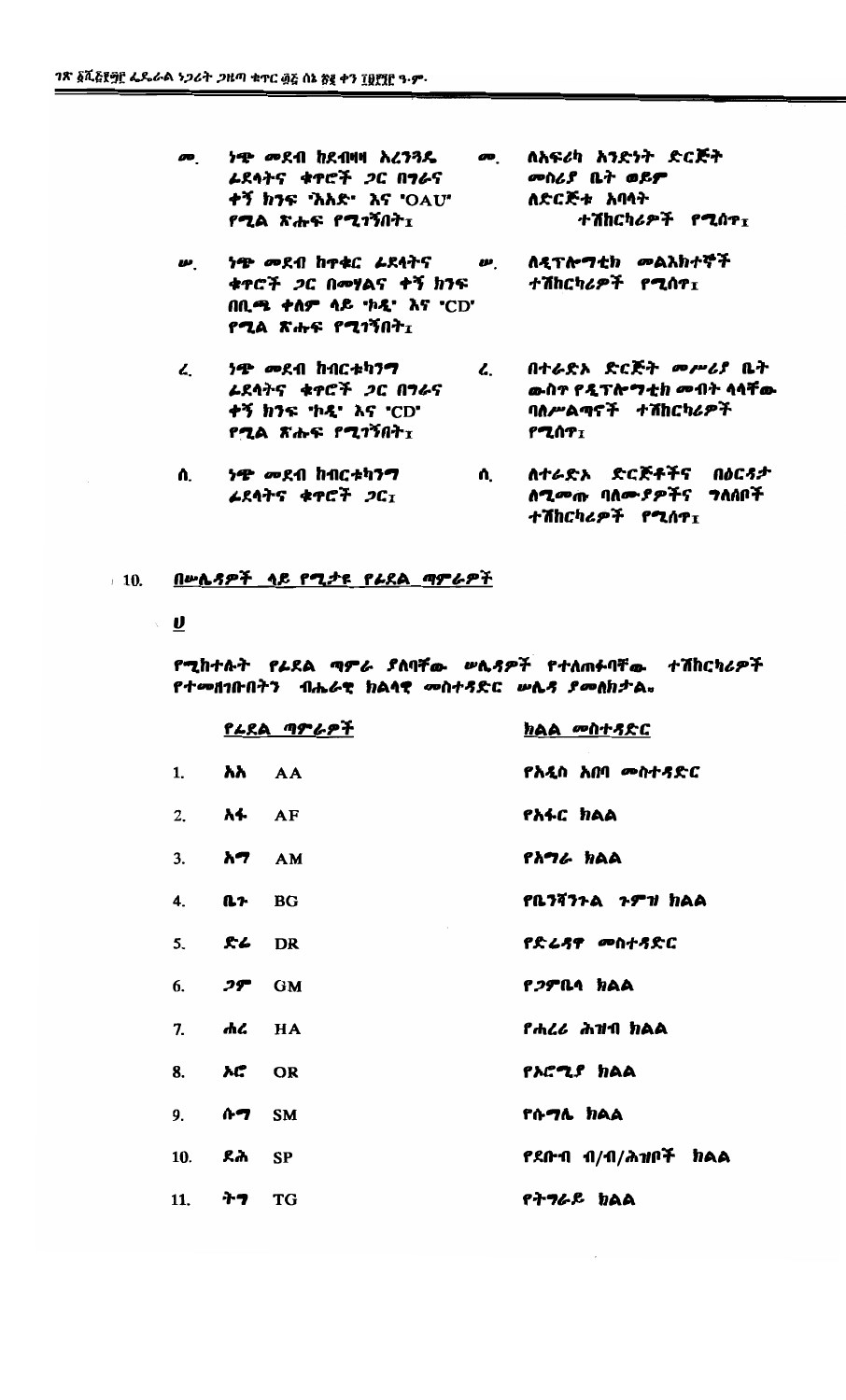- D. White ground with light green letters and numerals with letter combinations *"1\1\F:* " and "OAU" on the left and right hand sides.
- E. White Ground with Black letter and numerals with letter combination "h2" and "CD" on yellow stripes at the center and right hand side.
- F. white ground with light orange letters and with letter combination numerals with letter combination  $P^*A$  and  $C D^*$ on the left and right hand sides.
	- G. white ground with orange letters and numerials.

vehicle is registered in.

### 10. LETTER COMBINATIONS

A.

D. Vehicles owned by the OAU and the personnel thereof.

E. Vehicles of diplomatic corps.

F. Vehicles of aid , institutions personnel with dipolmatic status.

G. Vehicle of aid institutions and personnel.

### **STATES**

|     |    | LETTER COMBINATIONS | <u>STATES</u>                                                 |
|-----|----|---------------------|---------------------------------------------------------------|
| 1/  | አአ | AA                  | Addis Ababa<br>Administration                                 |
| 2/  | አፋ | AF                  | The State of<br>Afar                                          |
| 3/  | አማ | AM                  | The State of Amhara                                           |
| 4/  | ቤን | <b>BG</b>           | The State of                                                  |
| 5/  | ድሬ | <b>DR</b>           | Benshangual<br>Gumz<br>Dire Dawa<br>Administration            |
| 6/  | ጋም | <b>GM</b>           | The State of Gambella                                         |
| 7/  | ሐረ | HA                  | <b>The</b><br><b>State</b><br>of Harari<br>People             |
| 8/  | አሮ | <b>OR</b>           | The State of Oromia                                           |
| 9/  | ሱማ | <b>SM</b>           | The State of Somalia                                          |
| 10/ | ደሕ | <b>SP</b>           | The State of Southern<br>Nations, Nationalities<br>& Peoples. |
| 11/ | ナツ | <b>TG</b>           | The state of Tieray                                           |

The following letter combinations indicate the state where the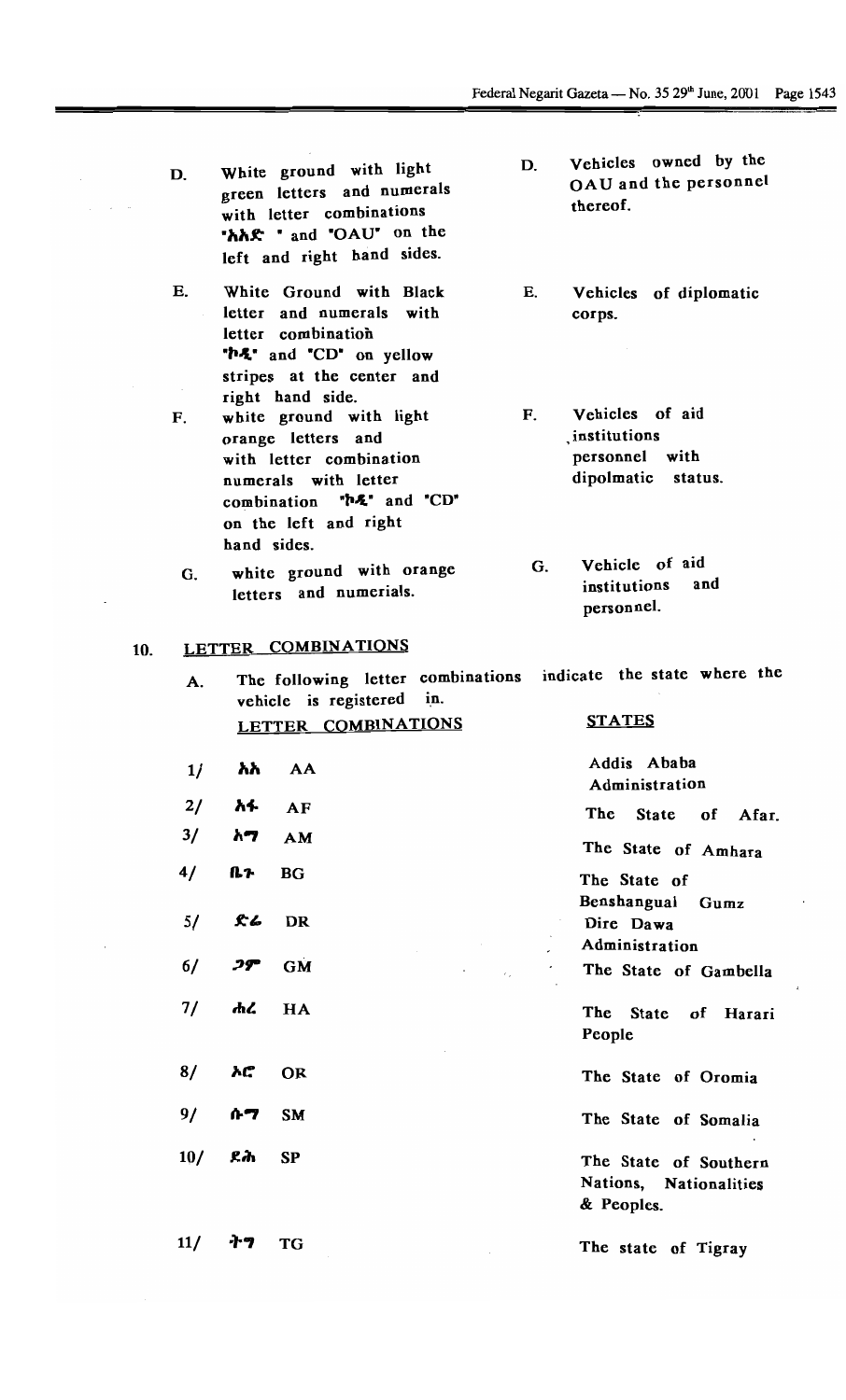$\overline{\mathbf{v}}$ 

 $\lambda$ ት ETH

**ሁለት ወይም ከሁለት በላይ በሆኑ** ብሔራዊ ክልላዊ መንግሥት በሚያገናኝ የንግድ የመንገድ<br>ግመሷለሻ ሥራ የሚሰራ ወይም<br>ንብረትነቱ የግንኛውም የፌደራል መንግሥት መ/ቤት የሆነ ተሽከርካሪ¤

## 11. <u>ሌሎች ምልክቶች</u>

በዚህ ደንብ ውስዋ የተጠቀሱት የቀለም ኀብርና የራደል ማምራዎች አንደተጠበቁ ሆነው እያንዳንዱ የሥሌዳ ዓይነት ሌዘር ኮድ<sub>፤</sub> ሆሎ*ግራም* እና በቀላሉ የማይ*ታይ ም*ልክት ይኖረዋል<sub>።</sub>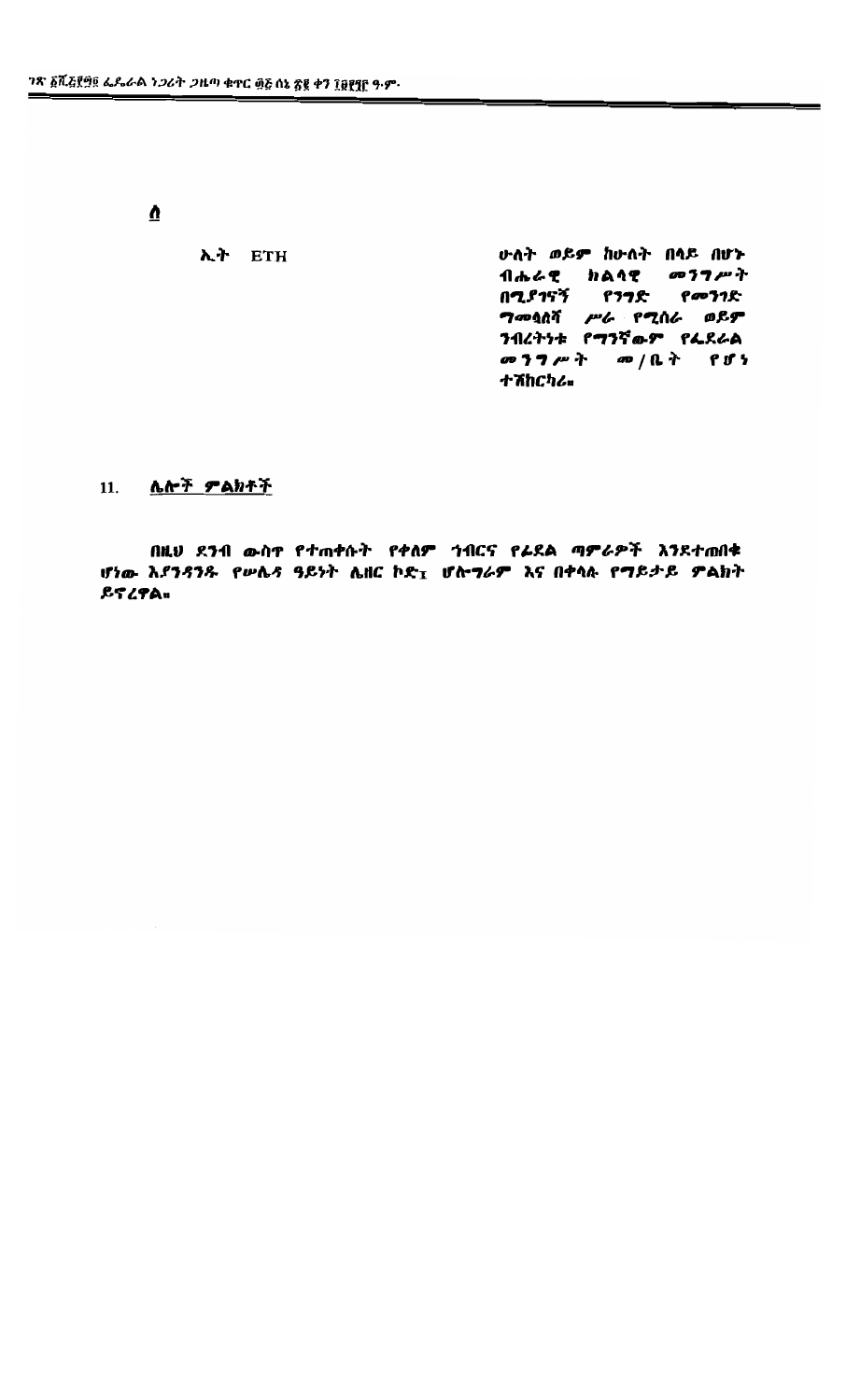B.

**1.** ETH A vehicle engaged in cross country commercial road transport service or owned by any Federal Government Institution.

### 11 OTHER FEATURES

Subject to the colour and letter combinations stated herein these regulations each type of plate shall have laser code, hologram and water marking.

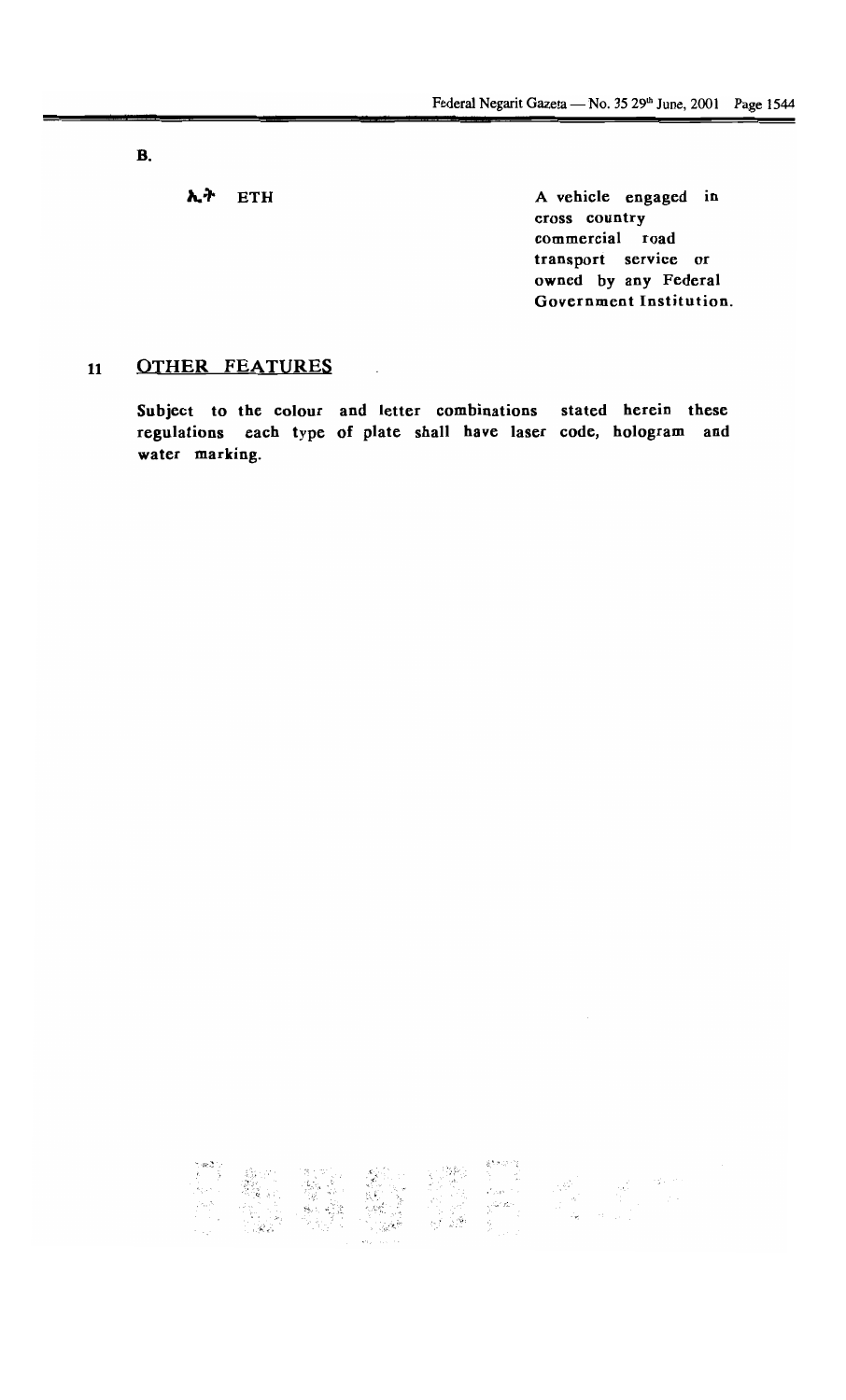